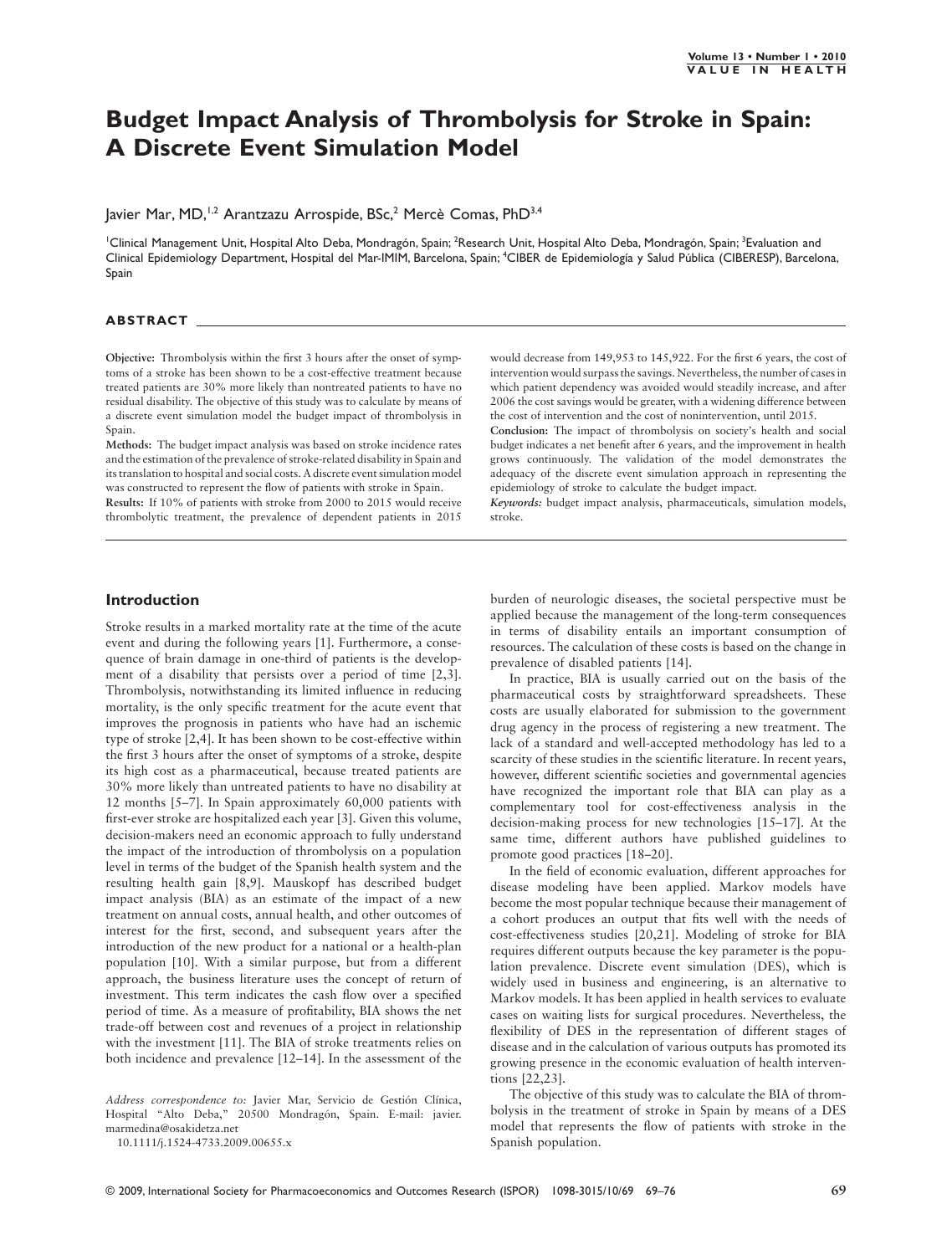

**Figure 1** Simplified diagram of the model.

#### **Methods**

The BIA of stroke treatments relies on both incidence and prevalence. The incidence of stroke is required to estimate the intervention costs, and it can be obtained from the Minimum Data Set of the health system; the calculation of costs related to the care of disabled individuals is based on its prevalence. We constructed a DES model to represent the natural history of stroke in the Spanish population to calculate the prevalence of stroke-related disability from 2000 to 2015.The number of disabled subjects was obtained twice; the first considered that thrombolysis was not used (base conditions), and the second took into account that from the year 2000, 10% of all strokes were treated with the drug recombinant tissue plasminogen activator (rt-PA) within 3 hours of the onset of symptoms, according to the conditions of the National Institute of Neurological Disorders and Stroke (NINDS) study. In this clinical trial, it was found that this intervention improved the prognosis because treated patients were 30% more likely than untreated patients to have no disability [4]. The difference in prevalence estimates between the two scenarios (base conditions and treatment conditions) allowed the calculation of the amount of disability avoided and, therefore, the cost savings.

## *Conceptual Model*

Figure 1 shows a simplified representation of the model with Arena (Rockwell, Milwaukee, WI) simulation elements. The model begins with the occurrence of a first-ever stroke. This acute event could evolve to three conditions: death, disability, or autonomy. The prognosis for patients who survive a stroke is characterized by a higher mortality risk than that occurring in the general population for two reasons. First, the risk of a recurrent stroke entails high lethality, and, second, the mortality risk from other causes is also increased. Incidence is derived from the number of first-ever strokes occurring by year in a population, and it has been estimated that these strokes represent 75% of the total number registered [2,3]. Prevalence is an instant measure defined as the number of individuals in a population who remain alive after having suffered a stroke [13]. Therefore, prevalence changes continuously through time, but we assumed that it remained constant within each year to simplify the presentation of results [13].

## *DES Model: Elements and Outputs*

In economic evaluation, Markov models are still the standard tool to carry out cost-effectiveness analysis. They allow the calculation of the survival for each health state of a cohort according to two sets of probabilities to obtain the incremental costeffectiveness ratios [5,21,22]. This approach is adequate when the objective is to estimate the efficiency of a new intervention. To obtain the population prevalence, however, the model must take into account all the cohorts that include living individuals with the feature of interest. We applied DES to represent the epidemiology and the clinical course of stroke in the Spanish population on the basis of other examples from the literature that use DES to represent the natural history of disease [23–26]. The main advantage of DES methods is that they can accommodate many entities with different characteristics at the same time. This flexibility enables the inclusion of all the different age cohorts contained in the population of interest. As opposed to Markov models, time flows continuously, and it is not split discretely in cycles. As the model runs and the time advances, each individual or entity experiences changes related to its attributes. These changes are recorded, and, in the end, they determine the number of incidental events and the number of entities of specific interest (disability prevalence) across time. The probability of events and the duration of processes are derived from random and independent sampling from theoretical and empirical distributions [23]. This approach permits the evaluation of thousands of entities and, therefore, assessment of the whole population of interest simultaneously. The 10th version of Arena software was used to build the model [27].

Given the epidemiologic differences, separate models for men and women were constructed. The model began with an incident cases generator that incorporated patients with firstever stroke into the system. The incidence was reproduced through a schedule beginning in 1970 and ending in 2015. The first 30 years were the warming-up period, and the results were analyzed from 2000 to 2015. Incidental rates from hospital registers in Spain from 1995 to 2005 were used. We applied the figures from 1995 to the previous years. On the basis of the literature, we considered that 75% of all patients with stroke seen in Spanish hospitals had first-ever strokes [2,3]. The incidence from 2006 to 2015 was estimated by applying 2005 rates for sex and age to the population predictions of the Spanish Statistics Institute.

In DES, each case is called an entity. At entry to the system, each entity had to be described according to its individual attributes and the occurrence of events. First of all, age was assigned randomly according to the empirical distribution drawn from the Spanish Health Statistics Unit in association with the number of strokes by age. A Gompertz distribution was used to randomly assign time until death in function of age. The parameters of the Gompertz distribution were calculated from Spanish all-cause death rates [28], and a relative risk of 2.6 [6,7] was applied to take into account the excess mortality risk from other causes in patients with stroke. The Gompertz distribution parameters for the general population were adjusted by that relative risk to obtain the parameters for the population of patients with stroke. The formula used a random factor (*u*) to obtain values from probabilities and natural logarithms (Ln).

Distribution parameters appear in Table 1.

Time until event 
$$
=
$$
  $\frac{1}{\beta} \times Ln\left(1 - \frac{\beta}{\alpha} \times Ln(1 - u) \times e^{-\beta \times Age}\right)$ 

Time until recurrent stroke is a characteristic of each patient with stroke, and it has a key role in defining the path that an entity follows in the system. The standard approach applied in Markov models passes by obtaining a probability, but in DES a time to event is needed. We also applied a Gompertz distribution